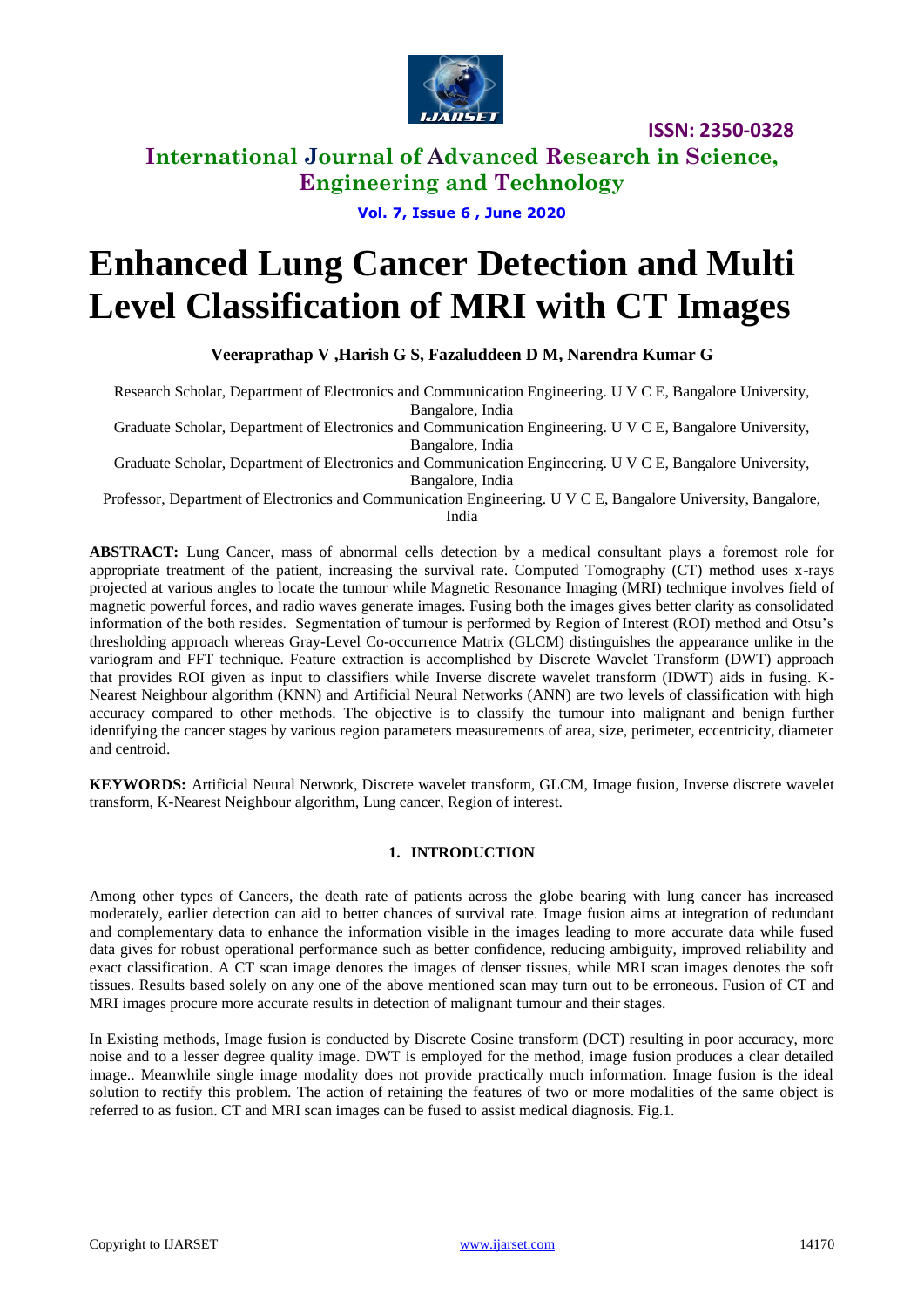

# **International Journal of Advanced Research in Science, Engineering and Technology**

**ISSN: 2350-0328**

### **Vol. 7, Issue 6 , June 2020**



Figure 1: a) CT scan image of lungsb) MRI image of same lungs c) Fused image of CT and MRI The proposed work is the extension of the paper "Lung Cancer Detection and Multi Level Classification Using Discrete Wavelet Transform Approach "carried out by the same authors.

#### **II. LITERATURE REVIEW**

Veeraprathap V et al., [1] proposed a lung cancer detecting system which classified lung cancer stages based on the region property measurements. Wide cases of CT images were simulated in Matlab and efficiency found was 98.67%. Wong et al., [2] proposed a LC detection method by exhaled breath using SVM as classifiers with results at efficiency of 84.4%. Cristian et al., [3] proposed a method using transthoracic ultrasonography (TUS) and US-guided biopsy technique for benefits of lung patients.

Swapnil R Telrandhe et al., [4] proposed a technique for detection of tumour in brain by MRI images, segmentation was carried out by thresholding technique. Chunran et al., [5] proposed a fully convolutional network (FCN) based on level set method used in segmentation nodules detecting method by threshold technique. Shaffie et al., [6] proposed a system to get an accurate diagnosis for the extracted lung nodules. 3D Local Binary Pattern (LBP) and higher-order Markov Gibbs random field (MGRF) models were utilized. Zhao et al., [7] proposed a patch-based 3D U-Net and contextual Convolutional Neural Networks (CNN) to unsupervisely segment and classify lung nodule. 3D U-Net used for segmentation, while Generative Adversarial Network (GAN) was used to enhance model performance.Abdillah et al., [8] proposed a detection method based on image segmentation by marker control watershed and region growing approach. Enhancement using Gabor filter, feature extraction performed provided good results with more accuracy and robustness. Bahadure NB et al., [9] proposed a method for analysing an image with different image processing techniques for the MRI scan of brain tumour and feature extraction for classifiers were done by support vectors machine.

Chapaliuk et al., [10] proposed an automated diagnose system with 3D convolution and neural networks. Accuracy of the networks was evaluated. Bhattacharya et al., [11] proposed a MEMS based sensor method. Based on the volatile organic compound concentration exhaled from breath of a victim, system identified the cancer patient. Katre et al., [12] proposed a system using Median filter for noise removal, High boost operator for enhancement, and marker controlled watershed for the purpose of segmentation. Various classification techniques for detecting tumour inside lung based on suspicious ROI obtained by feature extraction was mentioned. Prathamesh et al. [13] proposed a method using median filter, Watershed Segmentation and morphological operations. Gokulapriya V et al., [14] proposed a system for identifying cancer stages and detecting tumor inside lungs based on fusion of CT and MRI images given as input to segmentation.

#### **III. METHODOLOGY**

The proposed method is an efficient wavelet based fusion algorithm for lung cancer detection making effective use of complementary and redundant information from the Computed Tomography (CT) and Magnetic Resonance Imaging (MRI) images. Fig.2. The necessity of fusing the MRI and CT scan images is integrated image provides out-and-out information useful for diagnosing the suspected lung cancer or ill patient by a medical consultant and for machine learning giving absolute informative than separate images. Discrete Wavelet Transform technique transforms pixels into wavelets, helps in accomplishing wavelet-based compression and coding. The reason behind image fusion is in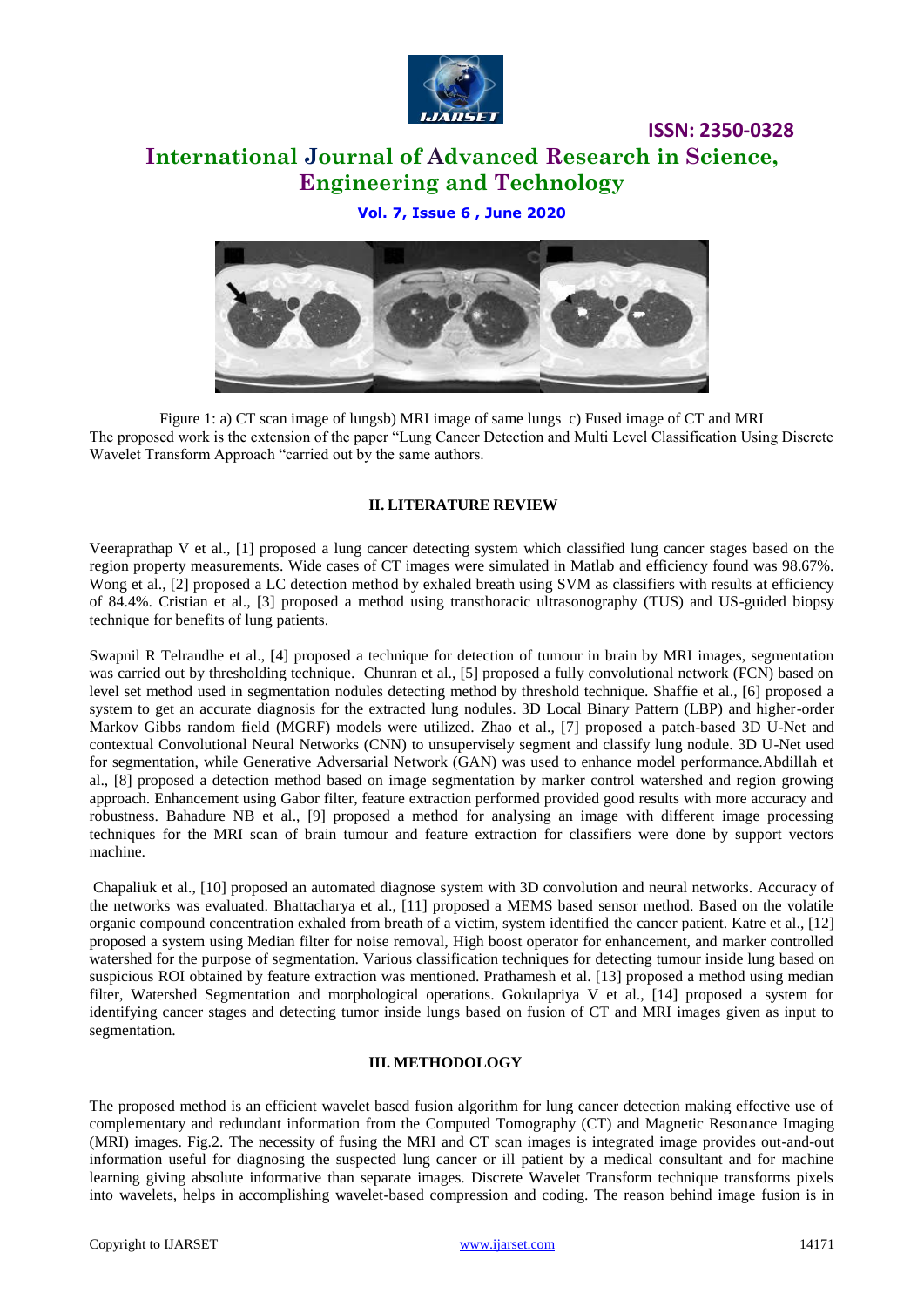

# **ISSN: 2350-0328 International Journal of Advanced Research in Science, Engineering and Technology**

### **Vol. 7, Issue 6 , June 2020**

medical image processing filed various sources of images produce complementary information and integrating all the sources gives us necessary and specific details required for the diagnosis. Fig.3.



Figure2: Process chart of the methodology

The scanned lungs image obtained by CT and MRI are fused together to obtain a better clarity image. The features of the fused image are then extracted to exactly locate the tumor and then classified as benign tumor and malignant tumor further classifying it to their respective stages based on the area size of tumor assessed in pixels. Fig.4.



Figure3: Illustration of fusion technique

Stages of methodology proposed

1) Acquire MRI scan image of suspected person. 2) Acquire CT scan image of same suspected person.

3) Accomplishing fusion of MRI and CT image. 4) Pre-processing of image. 5) Segmentation using ROI and Otsu's threshoding approach. 6) Feature extraction using DWT algorithm. 7) KNN and Neural network classification. 8) Diagnosed result. 9) Treatment method.



Figure4: The proposed system block diagram

Using MATLAB software, simulation results are obtained. Our motive is to obtain more accurate and precise results of the different stages of cancer than the earlier method by using different techniques. Once fusion of CT and MRI scanning is performed the technique improves the quality of the result data obtained. Proposed System Techniques are :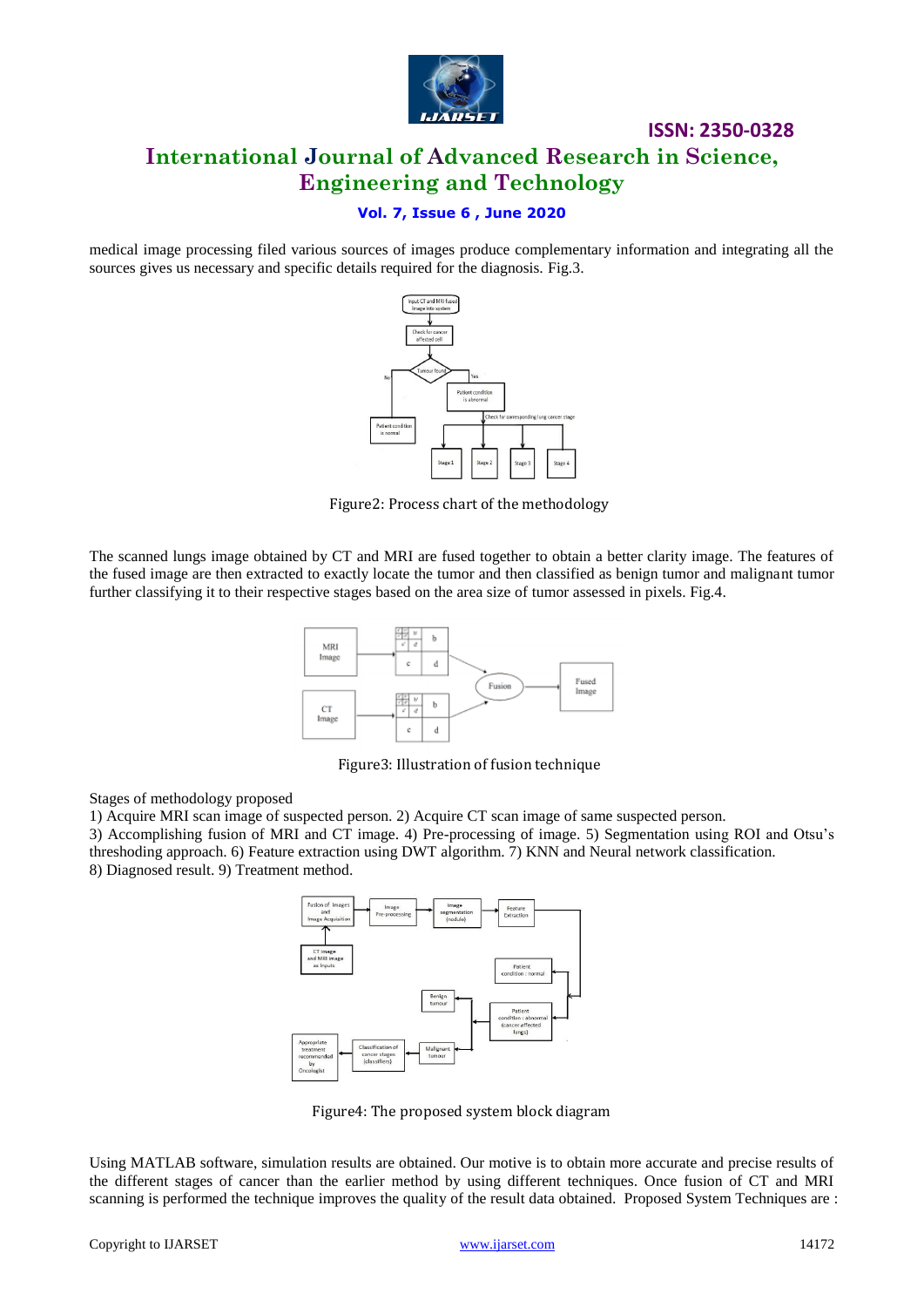

# **International Journal of Advanced Research in Science, Engineering and Technology**

**ISSN: 2350-0328**

### **Vol. 7, Issue 6 , June 2020**

1) Histogram Equalization 2) ROI extraction 3) Morphological Operations 4) Region properties measurement 5) GLCM 6) ANN 7) KNN 8) DWT. DWT is applied to the MRI and CT scan of a person bearing with lung cancer. The DWT splits the scan images into four side-bands namely low-low, low-high, high-low and high-high (LL, LH, HL and HH). The spatial frequency image fusion method is applied to LL bands, two techniques namely "maximization" and "averaging" are employed. Highest frequency of two images (i.e. MRI and CT) is compared and is taken as output for further processing referred to as maximization whereas lowest frequency of two images (i.e. MRI and CT) is taken and averaging is performed.Fig.5. For LH, HL, HH bands, we are using contrast based technique which generates histogram graph for each frequencies of two images (MRI and CT) and fuses the two LH, HL and HH bands. The IDWT fuses the images from both spatial frequency and contrast based image fusion techniques. Performance analysis is employed in order to eliminate noises in final product. Fig.6.



Figure5: CT and MRI Fusion based on DiscreteWavelet Transform



Figure6: Work-flow diagram of the proposed system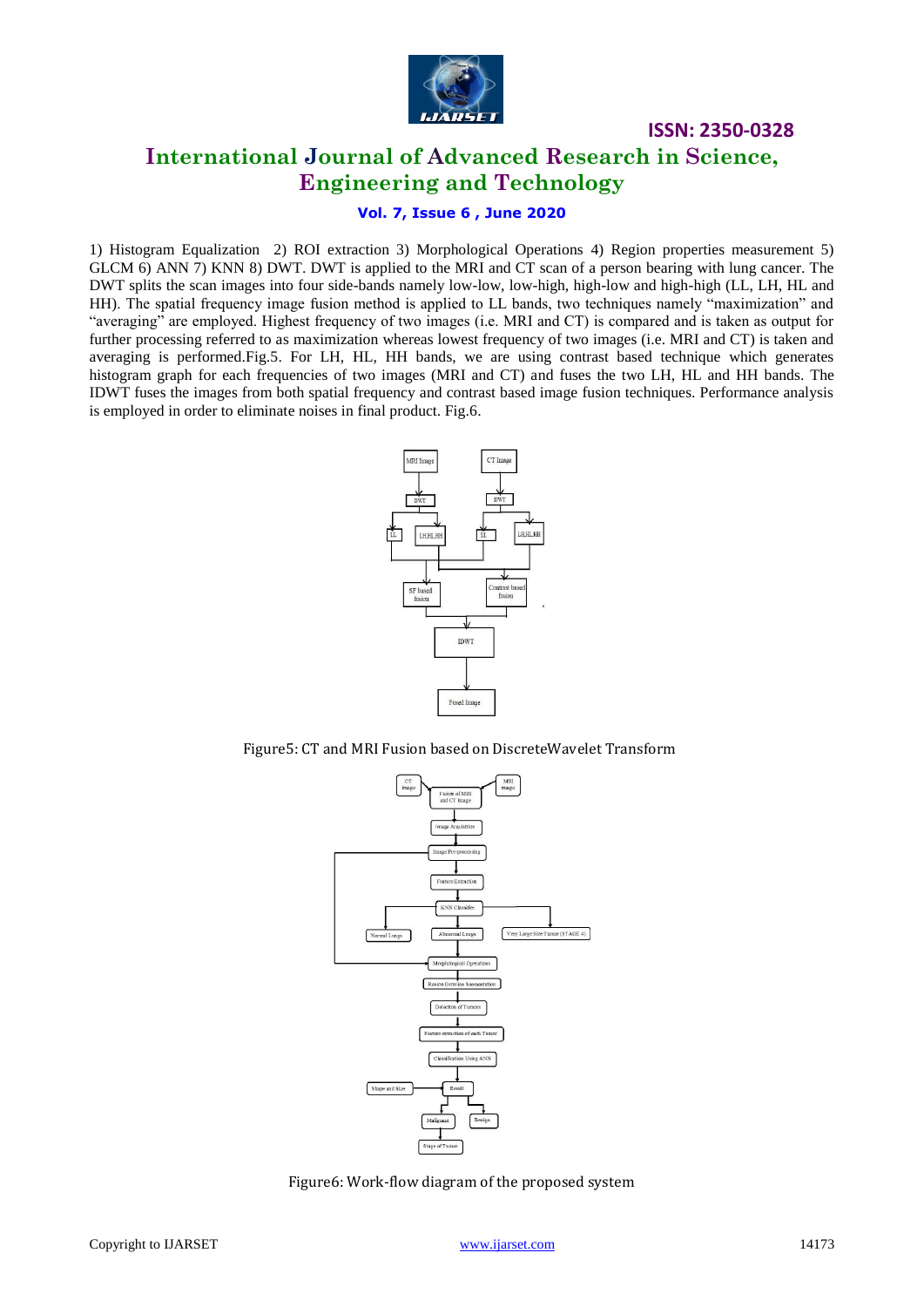

# **ISSN: 2350-0328 International Journal of Advanced Research in Science, Engineering and Technology**

### **Vol. 7, Issue 6 , June 2020**

#### **IV.RESULTS AND DISCUSSION**

input Imag



Figure 8: Resized fused image, for further effective processing without reducing quality.



Figure 9: Gray scale conversion performed to the original fused image to convert the color into a grayscale.



Figure 10: Gaussian filter is a linear filter, performs smoothing and reduces noise.



Figure 11: Histogram equalized image, enhances the contrast of image, uniform distribution intensities exist in the result.



Figure 12: Median filtered image; removes salt and pepper noise, reduces impulsive noise and performs edge detection.



Figure 13: Segmented suspected lungs boundary is seen. Pixels representing information in image extracted and grouped.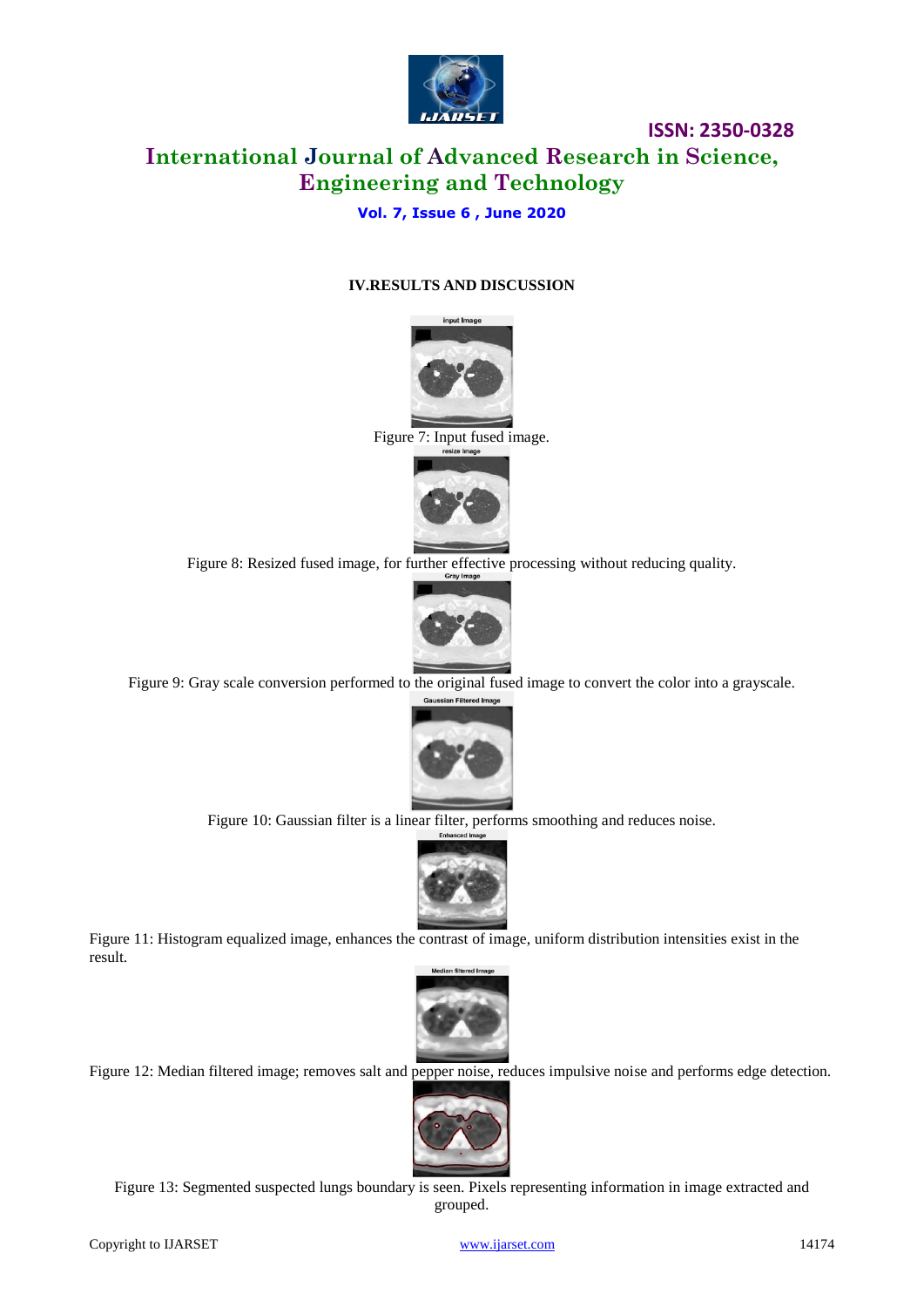

**ISSN: 2350-0328**

# **International Journal of Advanced Research in Science, Engineering and Technology**

### **Vol. 7, Issue 6 , June 2020**



Figure 14: Binarization achieved; which helps further in thresholding operation.



Figure 15: Right and left lung is segmented separately using row and column pixel values to obtain better accuracy detection.



Figure 16: Tumor part is extracted from lungs after segmentation.



Figure 17: Abnormal lungs detected. Two tumours identified.



Figure 18: ROI area size in the fused resultant image is evaluated, declared as stage 4 cancer and malignant type of tumor, computations seen in command window.

#### **V.CONCLUSION**

System successfully detects and evaluates the tumour stages from CT and MRI scan fused images. The fusion of image gives better accurate results in contrast to the other detection systems using only CT scan image from the same database of cancer patients. The results show that best approach for fusion of image and main features extraction is Discrete Wavelet Transform algorithm, dataset is trained using feed forward type of Artificial Neural Networks and K-Nearest Neighbour along with binarization and GLCM techniques lead to high efficiency of the system at 99.27%. The consultants suggest appropriate treatment based on the severity of the LC stage.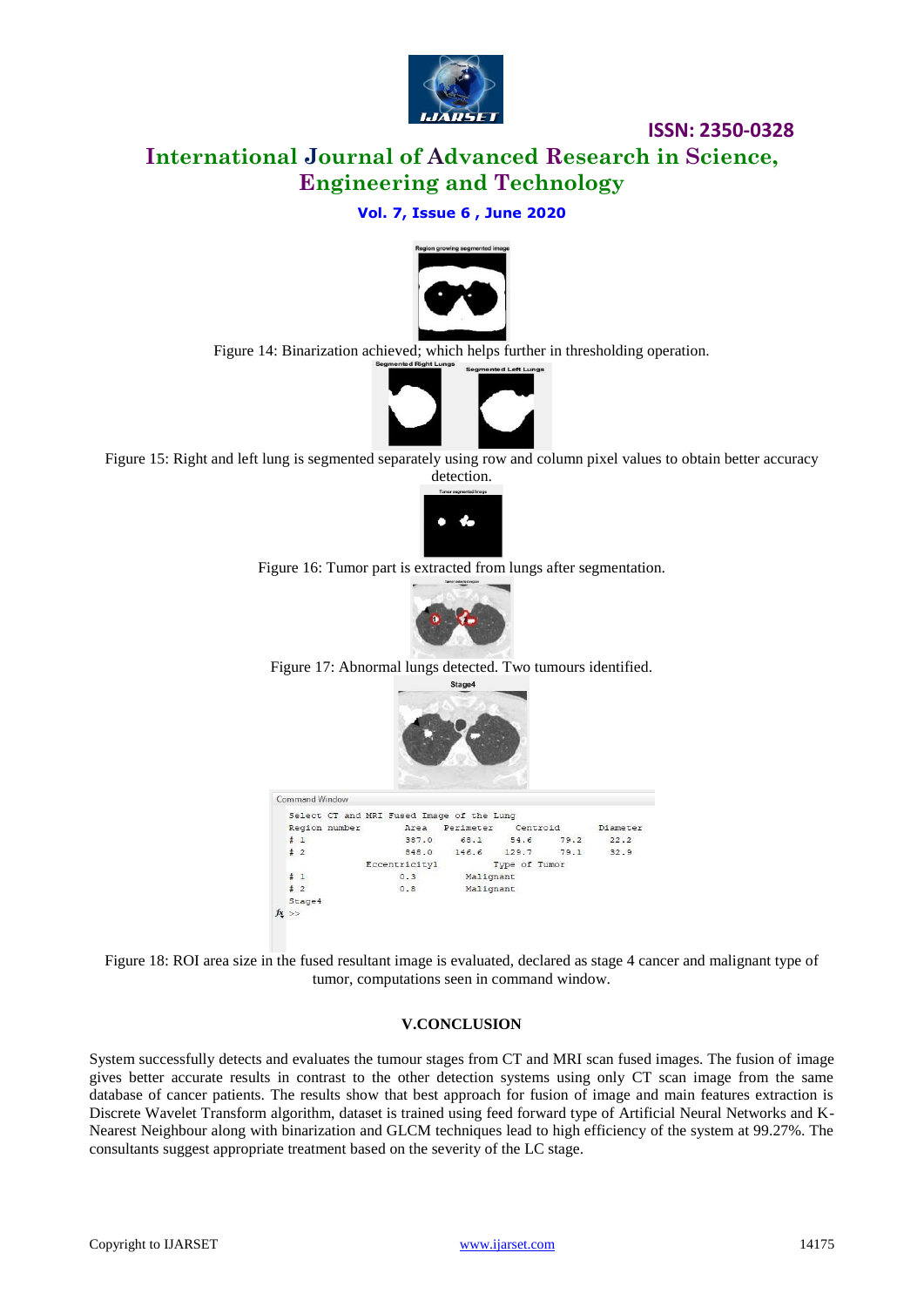

**ISSN: 2350-0328**

# **International Journal of Advanced Research in Science, Engineering and Technology**

**Vol. 7, Issue 6 , June 2020**

#### **REFERENCES**

- [1] Veeraprathap V, Harish G. S. and Narendra Kumar G, "Lung Cancer Detection and Multi Level Classification Using Discrete Wavelet Transform Approach" – World Academy of Science,Engineering and Technology – waset.org/Publication/10011002 - Open Science Index, Biomedical and Biological Engineering - International Journal of Biomedical and Biological Engineering, Vol: 14, No: 1, 2020.
- [2] De-Ming Wong, Chen-Yu Fang, Li-Ying Chen, Chen-I Chiu, Ting-I Chou, Cheng-Chun Wu, Shih-Wen Chiu and Kea-Tiong Tang, "Development of a Breath Detection Method Based E-nose System for Lung Cancer Identification" – IEEE International Conference on Applied System Innovation 2018 –IEEE ICASI 2018.
- [3] Achim Cristian, Rusu-Both Roxana, Dulf Eva-Henrietta and Chira Romeo Ioan, "Lung Cancer Diagnosis based on Ultrasound image processing" – 22nd International Conference on System Theory, Control and Computing (ICSTCC) - IEEE, 2018.
- [4] Swapnil R Telrandhe, Amit Pimpalkar, Ankita Kendh "Detection of brain tumor for MRI images by using segmentation and SVM", World Conference on Futuristic Trends in Research and Innovation for Social Welfare, 2016.
- [5] Yang Chunran, Wang Yuanyuan and Guo Yi, "Automatic Detection and Segmentation of Lung Nodule on CT Images"- 11th International Congress on Image and Signal Processing, BioMedical Engineering and Informatics (CISP-BMEI 2018) –2018, IEEE.
- [6] Ahmed Shaffie, Ahmed Soliman, Hadil Abu Khalifeh, Mohammed Ghazal, Fatma Taher, Robert Keynton, Adel Elmaghraby and Ayman El-baz, "On The Integration of CT-Derived Features for Accurate Detection of Lung Cancer" – 978-1-5386-7568- 7/18/\$31.00 – 2018, IEEE.
- [7] Chen Zhao, Jungang Han, Yang Jia and Fan Gou, "Lung Nodule Detection via 3D U-Net and Contextual Convolutional Neural Network"– 2018 International Conference on Networking and Network Applications, IEEE.
- [8] Bariqi Abdillah, Alhadi Bustamam, and Devvi Sarwinda, "Image processing based detection of lung cancer on CT scan images" The Asian Mathematical Conference 2016 (AMC 2016) - IOP Conf. Series:Journal of Physics: Conf. Series 893 (2017) 012063.
- [9] Bahadure NB, Ray AK, Thethi HP, "Image analysis for MRI based brain tumor detection and feature extraction using biologically inspired BWT and SVM", International Journal Biomedical Imaging, 2017.
- [10] Bohdan Chapaliuk and Yuriy Zaychenko, "Deep Learning Approach in Computer-Aided Detection System for Lung Cancer"– 978-1- 5386- 7196-2/18/\$31.00, 2018, IEEE.
- [11] Diptarup Bhattacharya, Pradeep Kumar Rathore and Shubhankar Majumdar, "Non-Invasive PiezoelectricSensor for Detection Of Lung Cancer" - International Conference on Communication and Electronics Systems (ICCES 2018) - IEEE 2018.
- [12] Pooja R. Katre and Dr. Anuradha Thakare, "Detection of Lung Cancer Stages using Image Processing and Data Classification Techniques", 2nd International Conference for Convergence in Technology (I2CT) – IEEE 2017.
- [13] Gawade Prathamesh Pratap and R.P. Chauhan, "Detection of Lung Cancer Cells using Image Processing Techniques"- 1st IEEE International
- Conference on Power Electronics. Intelligent Control And Energy Systems (ICPEICES-2016) IEEE 2016.
- [14] Gokulapriya V, M. Marikkannan,"Lung cancer detection system by fusion of CT and MRI images", International Journal of advance research,Ideas and Innovations in Technology- (Volume 4, Issue 3)-2018.

#### **AUTHOR'S PROFILE**



**Veeraprathap V** has completed his graduation in electronics & Communication from visvesvaraya technological university, Belagavi Karnataka , Master of Technology in Digital Electronics from Sri Siddartha Institute of Technology Tumkur And Currently Pursuing His PhD in field of WSN's at UVCE Bangalore University, Karnataka , India .



**Harish G S** has completed his graduation in electronics & Communication from visvesvaraya technological university, Belagavi, Karnataka. Pursuing Master of Engineering in Electronics and Communication in UVCE, Bangalore University, Karnataka, India.